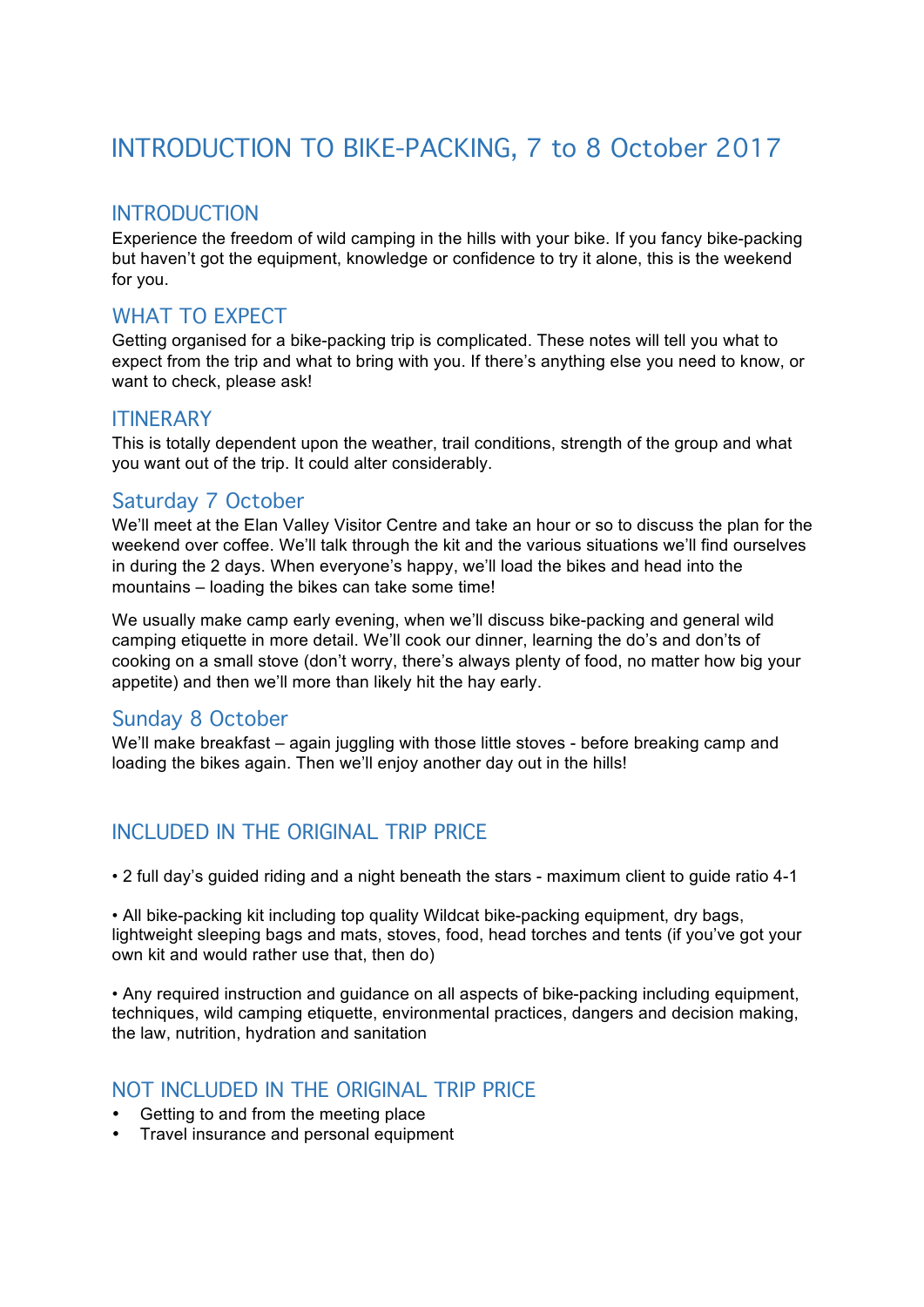#### Is this weekend for me?

The riding will be adventurous rather than full-on tough and technical. But we'll cover some decent miles at a steady pace and we'll certainly knock up some ascents and descents. Stamina is the main thing and you'll want to be comfortable being in the saddle and actually moving for at least 5 hours a day. Both days can take as much as 7 hours to complete. A sense of humour is required for carrying a fully loaded bike over a bog or river.

No previous camping or sleeping-wild experience is needed, but please be prepared to get stuck in and help us put up tents, cook and wash up. We'll be pretty isolated, and a long way from any facilities, so to keep weight to a minimum we usually sleep with 2 people to a lightweight expedition tent.

If you have any concerns about your ability or fitness or suitability, please get in touch.

#### **BIKES**

Most mountain bikes are suitable for bike-packing. Fat bikes are great, but fairly specialised so unless you're already committed to bike-packing, you're unlikely to have one. A good hard tail is probably the best compromise, although full suspension is fine too. Please note that dropper posts may not work with a seat pack.

#### **INSURANCE**

UK residents don't need medical insurance in the UK, but we strongly recommend travel insurance to cover you if you get injured or fall ill before the trip or during it.

#### KIT LIST

Suggested riding kit for mountain days.

Some items can be shared between the group – please let me know if there's anything you haven't got at the briefing on Saturday morning.

A hydration pack big enough to carry the list below – suggested size is 20L.

- Water and snacks gels, energy bars, flapjacks, jelly babies
- Lunch (this will be provided)
- Mini pump for your valve type
- 2 spare inner tubes
- Tyre patches (preferably self-adhesive)
- Tyre levers
- Multi-tool
- 1 set of spare brake pads
- Rear gear hanger for your bike essential
- Cable ties
- Duct tape (we suggest wrapping 1m around your pump)
- Power link (for your chain type and speed)
- Mobile phone in a waterproof case